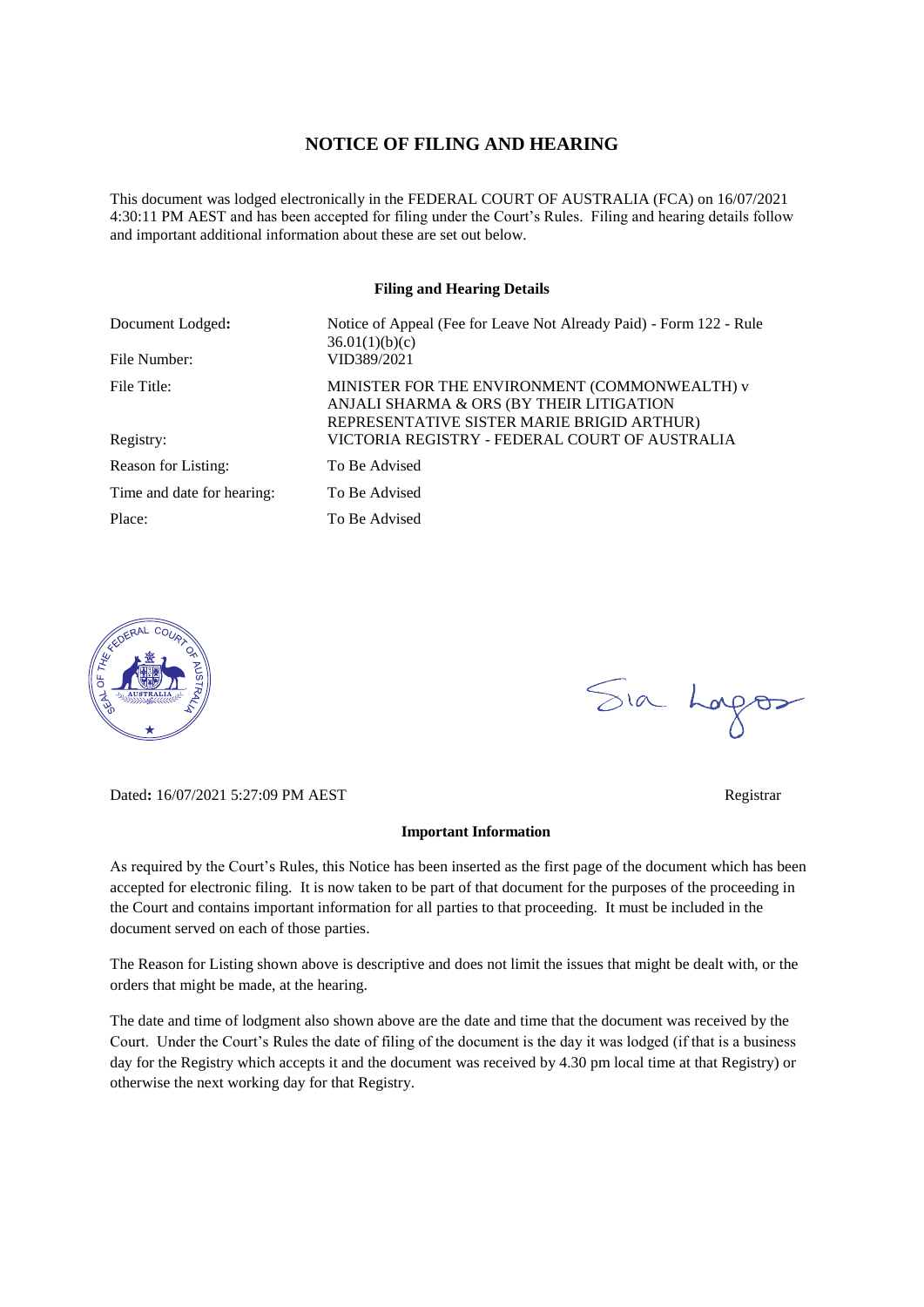Form 122 Rule 36.01(1)(b), 36.01(1)(c)



#### **NOTICE OF APPEAL**

**FEDERAL COURT OF AUSTRALIA DISTRICT REGISTRY: Victoria DIVISION: GENERAL NO. VID**

# **MINISTER FOR THE ENVIRONMENT**

Appellant

**ANJALI SHARMA AND OTHERS NAMED IN THE SCHEDULE (BY THEIR LITIGATION REPRESENTATIVE, SISTER MARIE BRIGID ARTHUR) Respondents** 

To the Respondents

The Appellant appeals from the judgment and orders as set out in this notice of appeal.

- 1. The papers in the appeal will be settled and prepared in accordance with the *Federal Court Rules 2011*, Division 36.5.
- 2. The Court will make orders for the conduct of the proceeding, at the time and place stated below. If you or your lawyer do not attend, then the Court may make orders in your absence. You must file a notice of address for service (Form 10) in the Registry before attending Court or taking any other steps in the proceeding.

| TIME AND DATE FOR HEARING: |                                                                                                                              |
|----------------------------|------------------------------------------------------------------------------------------------------------------------------|
| <b>PLACE:</b>              | <b>Federal Court of Australia</b><br>Owen Dixon Commonwealth Law Courts Building<br>305 William Street<br>Melbourne Vic 3000 |

Date: …………………………………….

................................................................ Signed by an officer acting with the authority of the District Registrar

Filed on behalf of the Appellant, the Minister for the Environment Prepared by: Emily Nance AGS lawyer within the meaning of s 55I of the *Judiciary Act 1903* Address for Service: The Australian Government Solicitor, Level 34, 600 Bourke Street, Melbourne VIC 3000 Emily.nance@ags.gov.au

File ref: 20206340

Telephone: 03 9242 1316 Lawyer's Email: Emily.nance@ags.gov.au Fax:03 9242 1333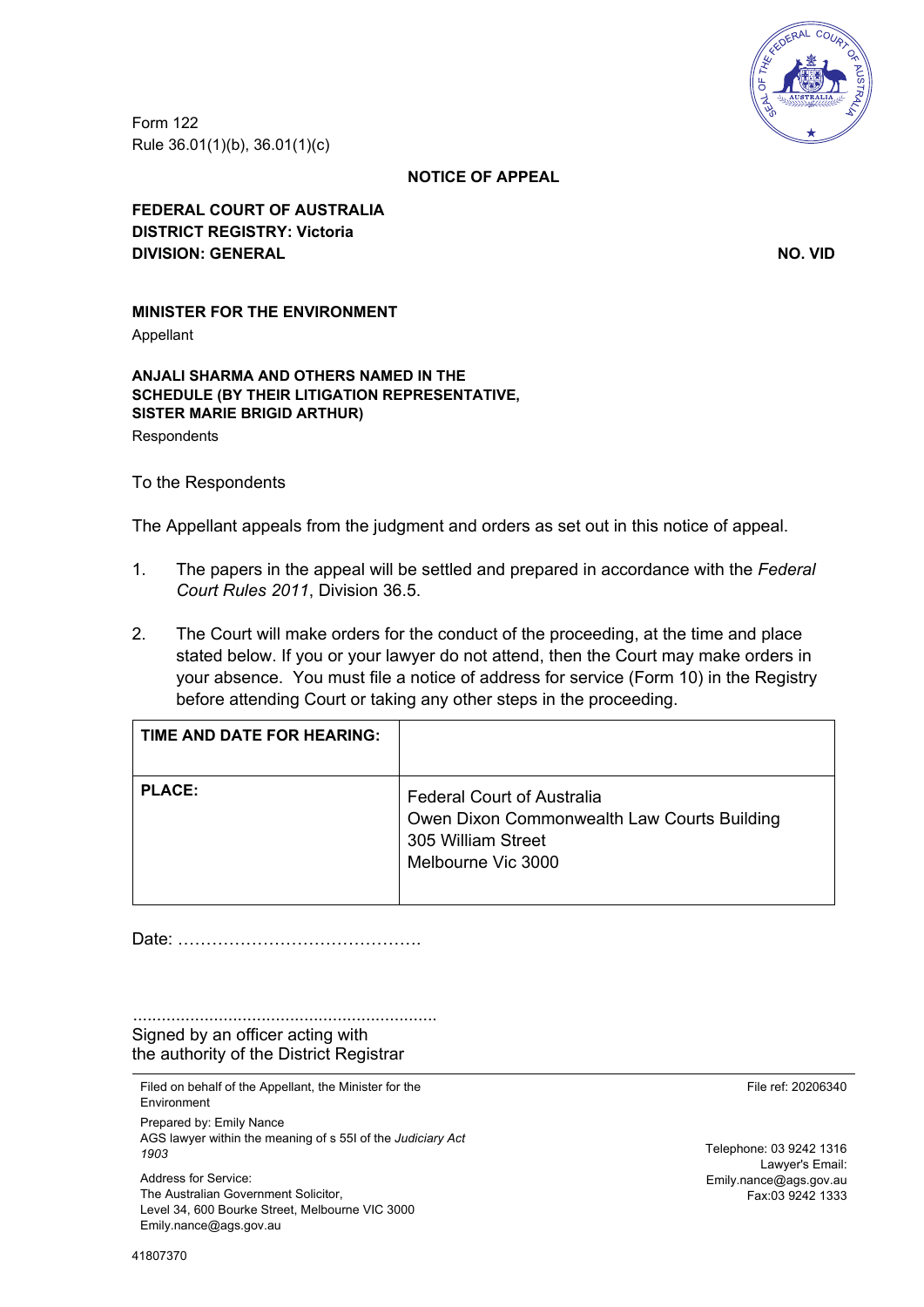

The Appellant appeals from the whole of the judgment of the Federal Court, except for that part concerning the dismissal of the application for an injunction. Reasons for judgment were given on 27 May 2021 at Melbourne and the Court's orders granting the declaration in respect of a duty of care and as to costs were made on 8 July 2021 at Melbourne. On the same date the Court gave reasons for judgment in respect of those final orders.

## **GROUNDS OF APPEAL**

- 1. The primary judge erred in finding that the Minister owed a duty to take reasonable care, in the exercise of her powers under ss 130 and 133 of the *Environment Protection and Biodiversity Conservation Act 1999* (*EPBC Act*) in respect of referral EPBC No. 2016/7649 (**Extension Project**), to avoid causing personal injury or death to persons who were under 18 years of age and ordinarily resident in Australia at the time of the commencement of the proceeding (**Australian children**), arising from emissions of carbon dioxide into the Earth's atmosphere.
- 2. Without limiting ground 1, the primary judge erred in law:
	- (a) in finding that, in exercising her power of approval under ss 130 and 133 of the *EPBC Act*, the Minister must take into account as a mandatory consideration any effect of a decision on human safety;
	- (b) in finding that, as a result of that mandatory consideration, the recognition of a novel duty of care would be in harmony with the *EPBC Act*, because that duty of care required the Minister to consider and give elevated weight to a matter that the *EPBC Act* already required her to consider;
	- (c) in failing to find that the novel duty of care alleged should not be recognised because it was incoherent with the *EPBC Act*, including because it would distort the capacity of the Minister, when exercising her power of approval under ss 130 and 133 in an area of highly contested public policy, to balance competing considerations and interests in the manner contemplated by the *EPBC Act*.
- 3. Without limiting ground 1, the primary judge erred in law:
	- (a) in failing to identify the causal requirement inherent in determining whether a risk of harm is reasonably foreseeable in the sense relevant to the recognition of a duty of care, or in treating that causal requirement as capable of being satisfied even if the contribution to the risk of the harm occurring that would result from a failure of the Minister to exercise reasonable care is assessed as "tiny" (PJ [253]);
	- (b) in finding that, despite the fact that the primary judge was "unable to say that the evidence itself demonstrates the extent, if any, that a fractional increase in average global temperature of the kind in question poses an additional risk of harm" (PJ [83]), a reasonable person in the Minister's position would nevertheless foresee that a decision under the *EPBC Act* to approve the Extension Project would materially increase the risk: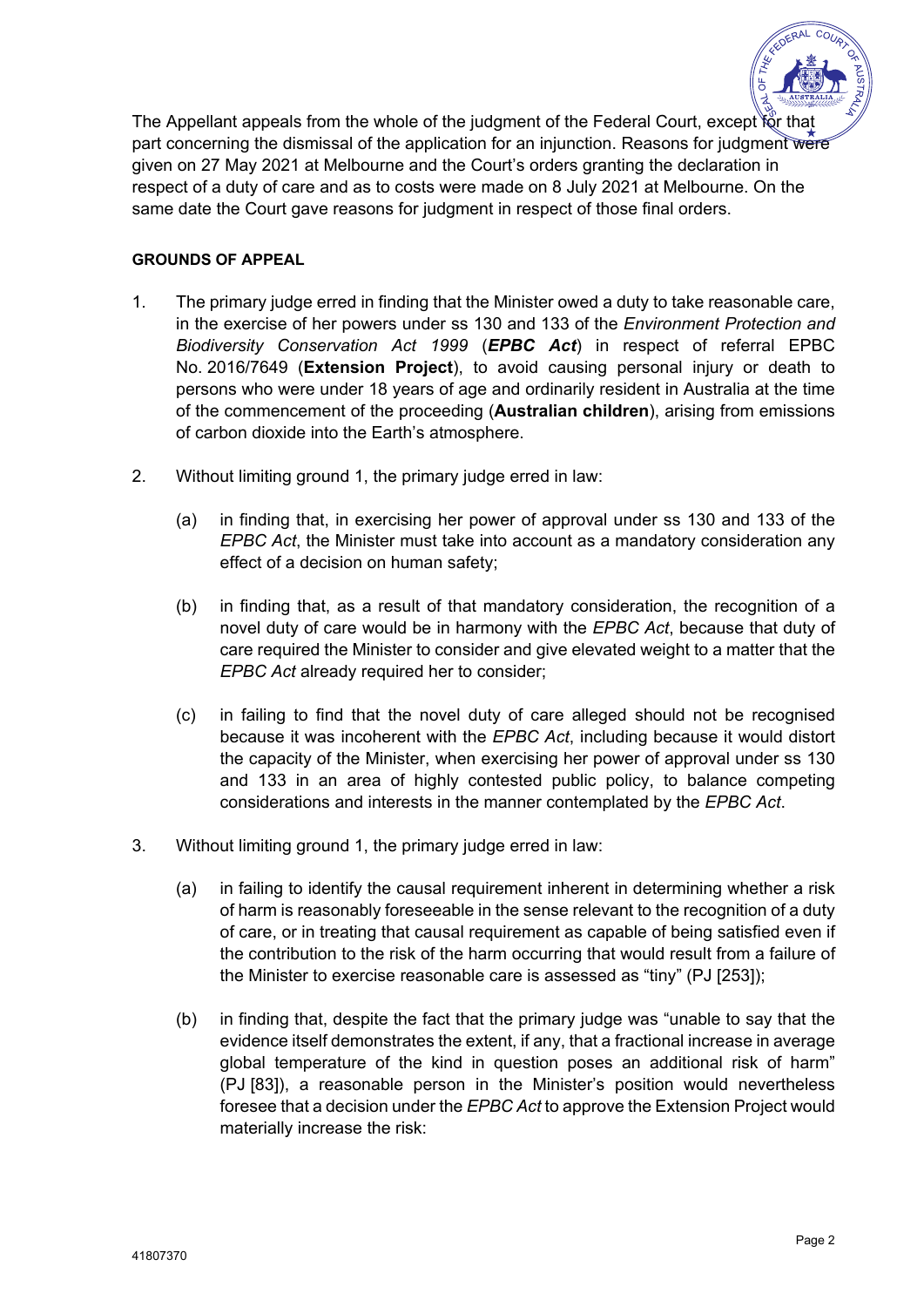

- (i) that the future world would shift from a stabilised global average surface temperature of 2°C above pre-industrial levels to a point 4°C above  $\widehat{pre}$ industrial levels; or
- (ii) that all Australian children would be exposed to a real risk of death or personal injury from heatwaves and bushfires induced by climate change resulting from increased  $CO<sub>2</sub>$  in the Earth's atmosphere;
- (c) in finding that the Minister had substantial control, in the sense relevant to the consideration of salient features bearing on the recognition of a novel duty of care, over the risk of emissions of carbon dioxide into the Earth's atmosphere causing personal injury or death to all Australian children;
- (d) in finding that the Minister is in a protective relationship with the Australian children, in the exercise of executive power and founded upon the capacity of the government to protect and upon the special vulnerability of children, and in treating such a relationship as supporting the recognition of a novel duty of care;
- (e) in finding that the indeterminacy of the posited novel duty of care did not tend against its recognition.
- 4. Without limiting ground 1, in circumstances where the identified risk of harm to Australian children arises from the emission of carbon dioxide into the Earth's atmosphere, the primary judge erred in law:
	- (a) in treating the position of the Minister in exercising a power of approval under ss 130 and 133 of the EPBC Act as if it was equivalent to that of a person who chooses to engage in activities that emit carbon dioxide into the Earth's atmosphere (PJ [79]);
	- (b) as a consequence, in imposing a novel duty of care the effect of which is to require the Minister to take reasonable care to prevent harm that may be caused or contributed to by the voluntary actions of other persons, in disregard to the general rule that a person is under no duty to prevent another person from doing damage to a third person.
- 5. Without limiting ground 1, the primary judge erred in fact in finding that:
	- (a) the best available outcome that climate change mitigation measures can now achieve is a stabilised global average surface temperature of 2°C above preindustrial levels (PJ [31] and [74(ii)]);
	- (b) at a stabilised global average surface temperature above 2°C, there is an exponentially increasing risk of the Earth being propelled into an irreversible 4°C trajectory (PJ [31], [74(iii)] and [75]);
	- (c) there is a real risk that even an infinitesimal increase in global average surface temperature above 2°C above pre-industrial levels may trigger a 4°C Future World (PJ [253]);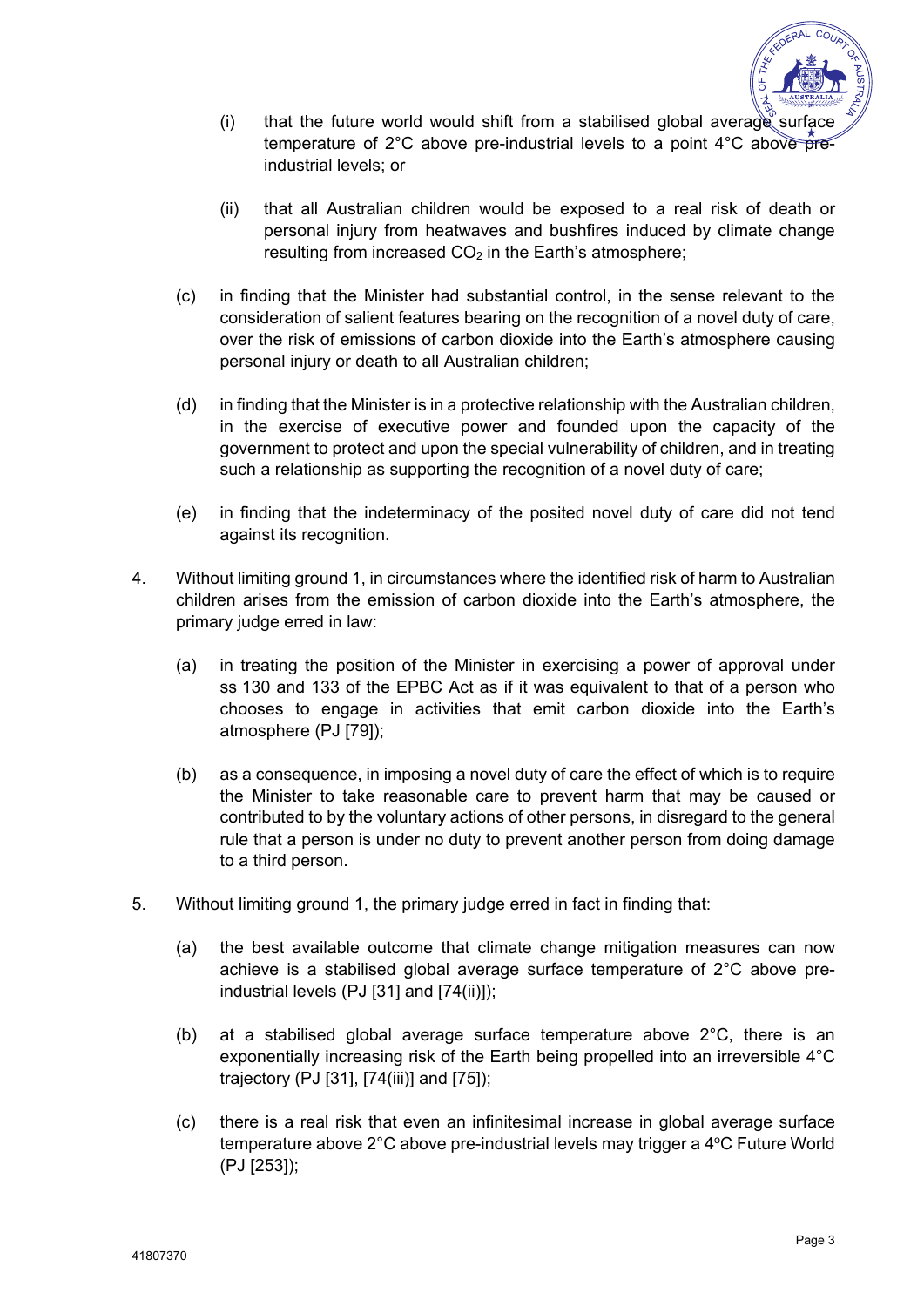

- (d) a decision under the *EPBC Act* to approve the Extension Project would  $\mathcal{C}$  ause increase in CO<sub>2</sub> emissions of 100Mt above the CO<sub>2</sub> emissions that would otherwise occur (PJ [79], [84], [247] – [249]);
- (e) if the Extension Project were to proceed, any  $CO<sub>2</sub>$  emissions resulting from burning of coal extracted through that project would be outside the emissions contemplated by the "carbon budget" necessary to achieve a target of 2°C above pre-industrial levels (PJ [86] – [87], cf [73]).

### **ORDERS SOUGHT**

- 1. That the appeal be allowed.
- 2. The orders made on 8 July 2021 be set aside an in lieu thereof the following orders be made:
	- (a) The application be dismissed.
	- (b) The applicants pay the first respondent's costs of the proceedings at first instance as agreed or taxed.
- 3. Costs of the appeal.

## **APPELLANT'S ADDRESS**

The Appellant's address for service is:

Australian Government Solicitor Level 34, 600 Bourke Street Melbourne VIC 3000

Email: Emily.nance@ags.gov.au

The Australian Government Solicitor's telephone, facsimile, and document exchange numbers are:

Tel: 03 9242 1316

Fax: 03 9242 1333

Emily.nance@ags.gov.au

The Appellant's address is:

C/- Australian Government Solicitor

Level 34, 600 Bourke Street

Melbourne VIC 3000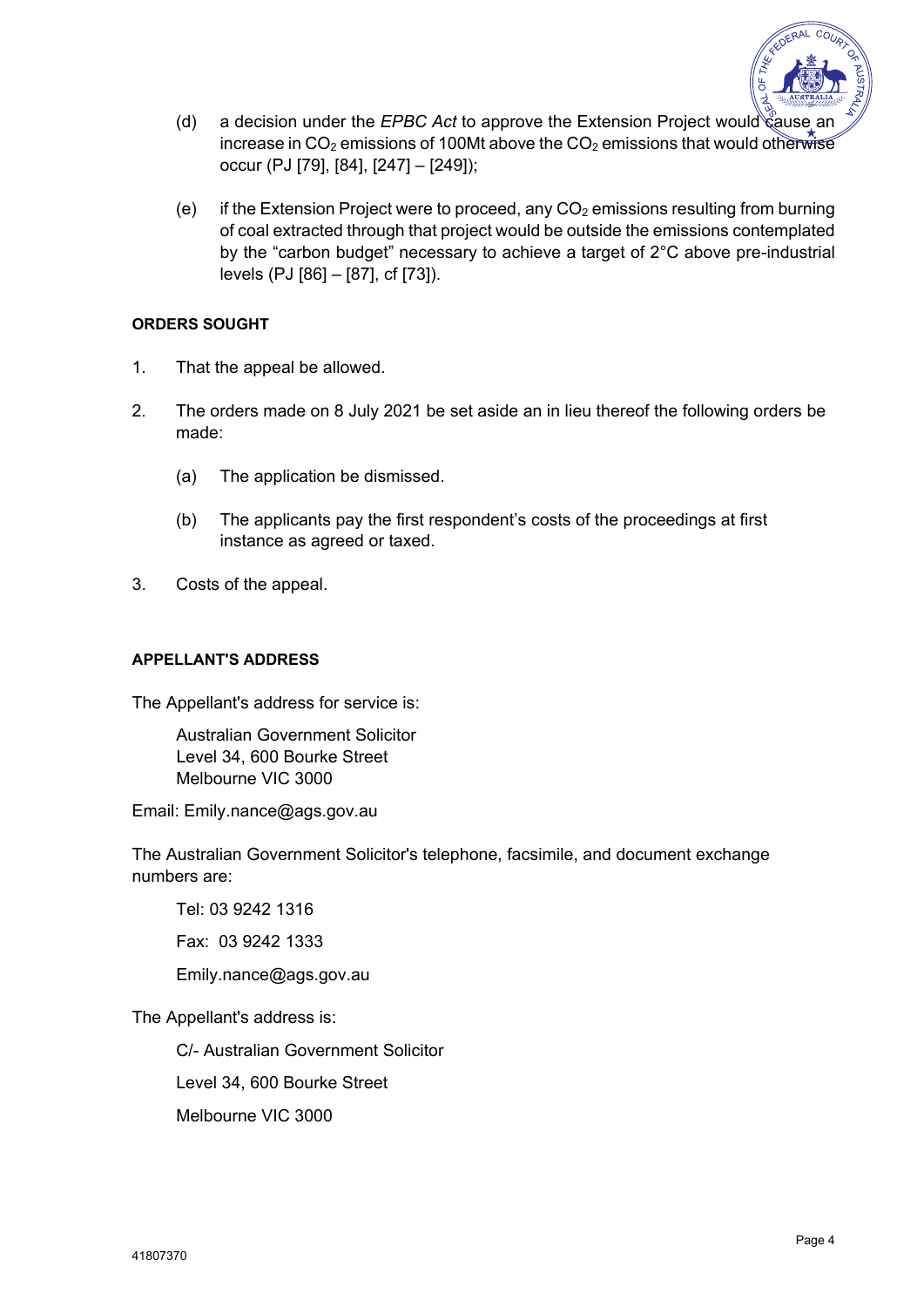

## **SERVICE ON THE RESPONDENT**

It is intended to serve this notice of appeal on all Respondents.

Date: 16 July 2021

ly Vance ………

Emily Nance AGS Lawyer for and on behalf of the Australian Government Solicitor Solicitor for the Appellant